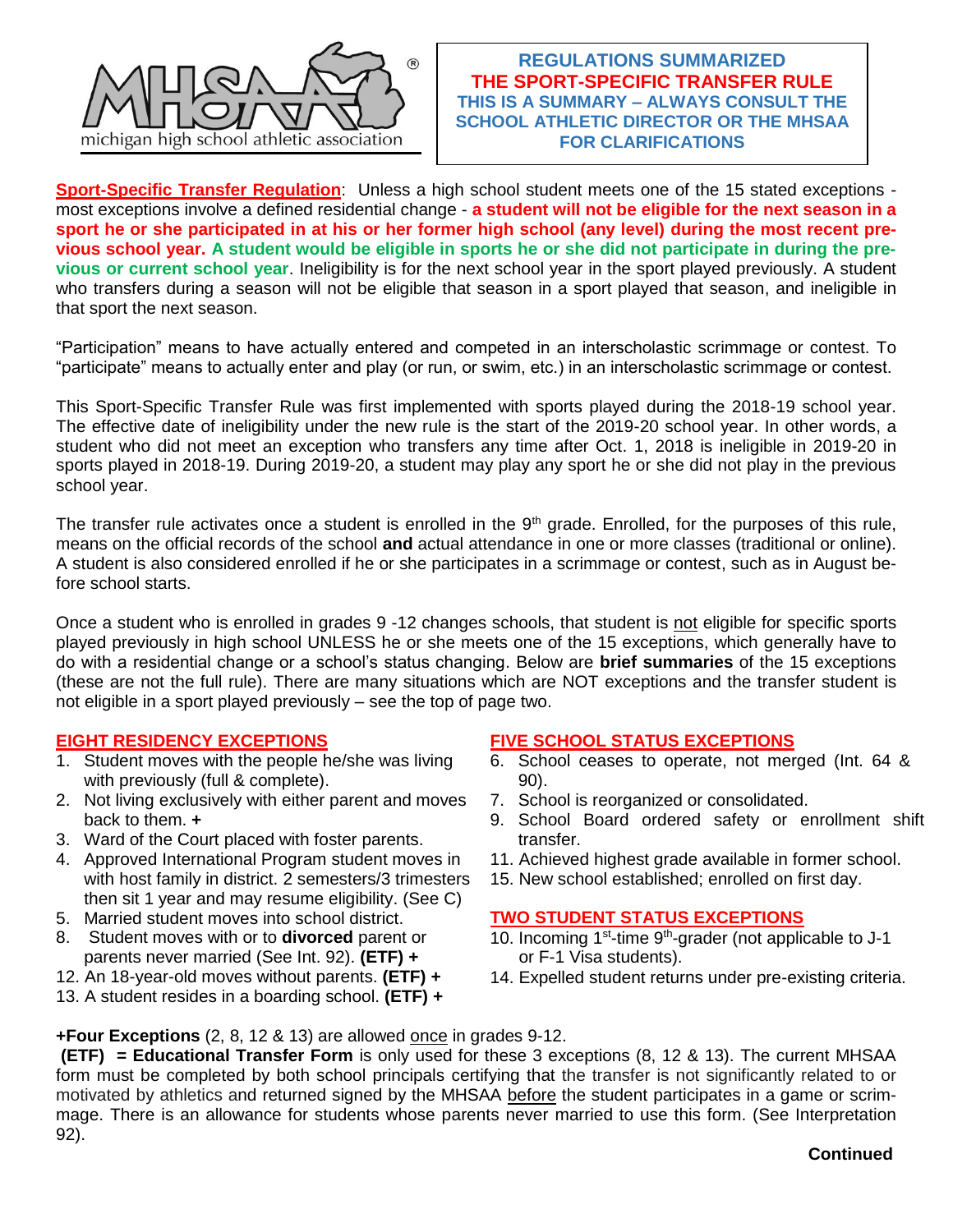- **A. Common situations where a student changing schools after beginning 9th grade is NOT eligible in a sport played during the previous or current season:**
	- School of choice even if from out of state or returning to the school of residence.
	- **Returning to a school of residence after choosing to attend elsewhere under school of choice.**
	- Guardianship.
	- Categorized as homeless (the situation may warrant the school requesting a waiver).
	- A student under 18 moving in with a relative or friend (not moving with people he/she lived with previously).
	- Financial considerations including not being able to afford tuition.
- **B.** International Students: (F-1 or J-1 Visa) including incoming 9<sup>th</sup> graders are only eligible if they meet a residency exception or if they are placed by an **Approved International Student Program** (AISP). AISP students are eligible immediately for one year and then wait one year (play one, wait one). International students who are not from an AISP program may be eligible at the subvarsity level after sitting until the 91<sup>st</sup> school day of enrollment at the new school without any special approval if the school desires. Otherwise, international students are not eligible for varsity sports for up to 8 semesters or 12 trimesters. The current MHSAA – AISP list is here: <https://www.mhsaa.com/portals/0/Documents/AD%20Forms/csietlists.pdf>

There are several MHSAA interpretations related to international students who change schools or whose program or visa changes. International students and host families should consult the school athletic director and MHSAA before changing enrollment if they seek sports eligibility.

- **C. Changes of residency must be full and complete (Exception 1).** (As defined by MHSAA Interpretations) Students who change residence may be eligible immediately in a sport played in the previous or current season if the residential change was full and complete. Residential changes which grant immediate eligibility are intended to be somewhat permanent. All the people the student lived with previously (the family unit, as defined) must move and actually be residing in the new residence. The previous residence must be disposed of (either vacant or sold, or rented to non-family). Other documentation must also be provided to the school, including a changed driver's license and utility bill. See points G and H below. See MHSAA.com for the Residential Change Checklist. Click on Schools, Parents, then see Regulations Summary on the right. <https://www.mhsaa.com/portals/0/documents/AD%20Forms/residential%20change.pdf>
- **D. Changes of residency must be from one public school district to another public school district.** Regardless of the kind of school attended – public, nonpublic or charter, a change of residency **must be from one public school attendance area to another**.

Multi-high-school districts such as Detroit, Dearborn and Lansing consider each school attendance area as a separate district for the purposes of the transfer rule. Students who transfer into a district-wide school such as Detroit Cass Tech or Renaissance are not eligible immediately in a sport played the previous year even if they meet an exception such as a residential change. They are, however, eligible in sports not played at the former school in the previous school year. Students who relocate into districts with both district-wide and geography or border schools would have eligibility in a previous sport only at their school of geography.

## **E. A student who changes schools under a residency exception is eligible in any sport at:**

- 1) The same school a student does not have to change schools because he or she changes residence.
- 2) **The public school of his or her new district or attendance area.**
- 3) The closest nonpublic school to the new residence (drivable highway miles):
- a. School of the same denomination if the student had most recently been attending such a school.
- 4) The closest charter school to his or her new residence.

**A transfer student who enrolls in a school other than one of the four schools above, will not be eligible in a sport played at the former school in the most recent school year, but will be eligible in sports not played that year.** If a student transfers during a current season, he or she is not eligible for the remainder of that season and the next season as well.